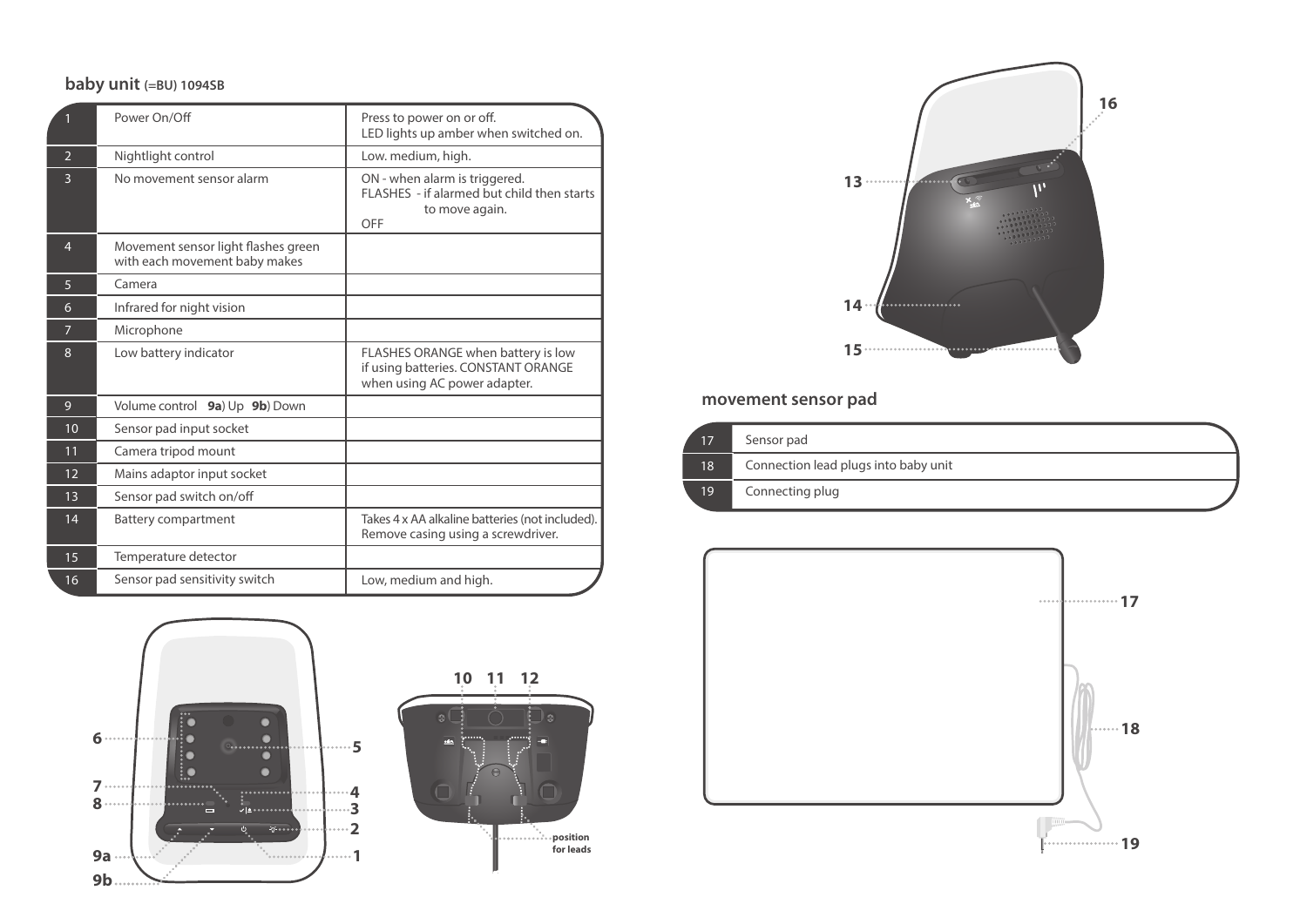

digital video monitor with movement sensor pad INSTRUCTIONS FOR USE

**model 1094S**

tommeetippee.com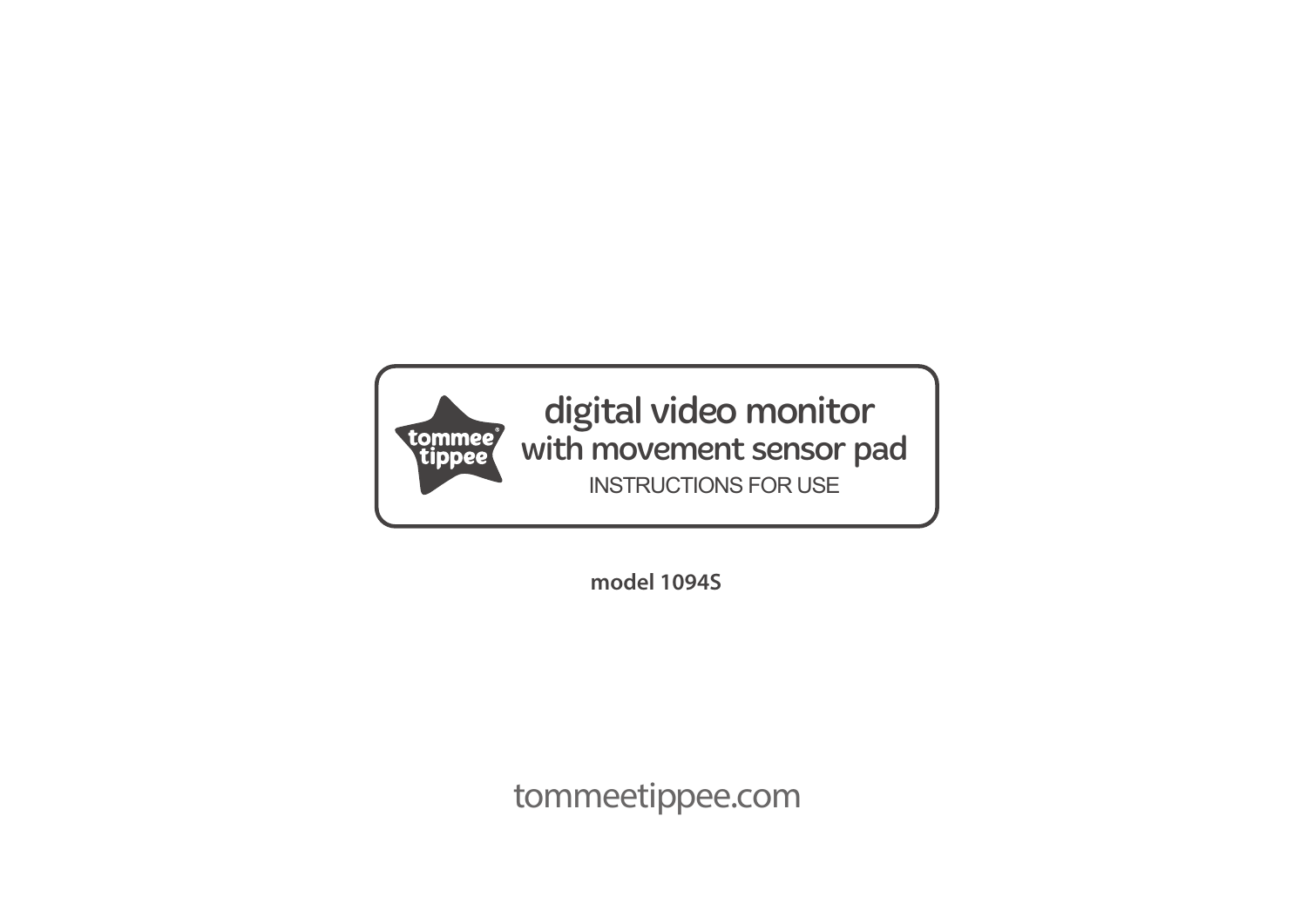#### **parent unit (=PU) 1094SP**

| $\mathbf{1}$    | Mains power on/off                         | In monitoring mode: Press to power on or off the unit.                                                                                                                                                                                                                     |
|-----------------|--------------------------------------------|----------------------------------------------------------------------------------------------------------------------------------------------------------------------------------------------------------------------------------------------------------------------------|
| $\overline{2}$  | Zoom                                       | In monitoring mode: Press to zoom in. Press again to zoom out                                                                                                                                                                                                              |
| 3               | Power indicator                            | $GREEN = charging$                                                                                                                                                                                                                                                         |
| $\overline{4}$  | <b>Talkback</b>                            | In monitoring mode: Press and hold to talk back with baby<br>unit. Release to quit the talk mode                                                                                                                                                                           |
| 5               | Menu                                       | In monitoring mode: Press to access the main menu.<br>In menu mode: Press to confirm function selected.                                                                                                                                                                    |
| 6               | Volume Up                                  | In monitoring mode: Press to increase the speaker volume.<br>In menu mode: Press to scroll the menu options.<br>In zoom mode: Press to navigate the zoom panel up.                                                                                                         |
| $\overline{7}$  | <b>Volume Down</b>                         | In monitoring mode: Press to decrease the speaker volume.<br>In menu mode: Press to scroll the menu options.<br>In zoom mode: Press to navigate the zoom panel down.                                                                                                       |
| 8               | Left/back                                  | In menu mode: Press to view the previous menu level. Press<br>and hold to move back to the monitoring mode directly.<br>In zoom mode: Press to navigate the zoom panel left.                                                                                               |
| 9               | Right                                      | In zoom mode: Press to navigate the zoom panel right.                                                                                                                                                                                                                      |
| 10 <sup>°</sup> | Mains adaptor /<br>recharging input socket |                                                                                                                                                                                                                                                                            |
| 11              | Link Indicator                             | STEADY ORANGE = link between parent unit and baby unit is<br>excellent.<br>SLOW FLASHING ORANGE = link between parent unit and<br>baby unit is good.<br>QUICK FLASHING ORANGE = link is out of range. 'NO LINK' is<br>displayed.<br>$OFF =$ parent unit is not powered on. |
| 12              | Mute Indicator                             | ON = Blue when parent unit speaker is muted<br>OFF in all other cases                                                                                                                                                                                                      |
| 13              | LCD on/off                                 | In monitoring mode: Press to turn ON or OFF.<br>In menu mode: Press to go to the monitoring mode.                                                                                                                                                                          |
| 14              | Antenna                                    | Position upright when in use.                                                                                                                                                                                                                                              |
| 15              | Microphone                                 |                                                                                                                                                                                                                                                                            |
| 16              | Sensor Pad Alarm                           | FLASHING GREEN - movement is detected                                                                                                                                                                                                                                      |
|                 |                                            | RED - NO movement is detected at least in the last 20 seconds                                                                                                                                                                                                              |
|                 |                                            | FLASHING RED - If alarmed and child then starts to move<br>again.                                                                                                                                                                                                          |

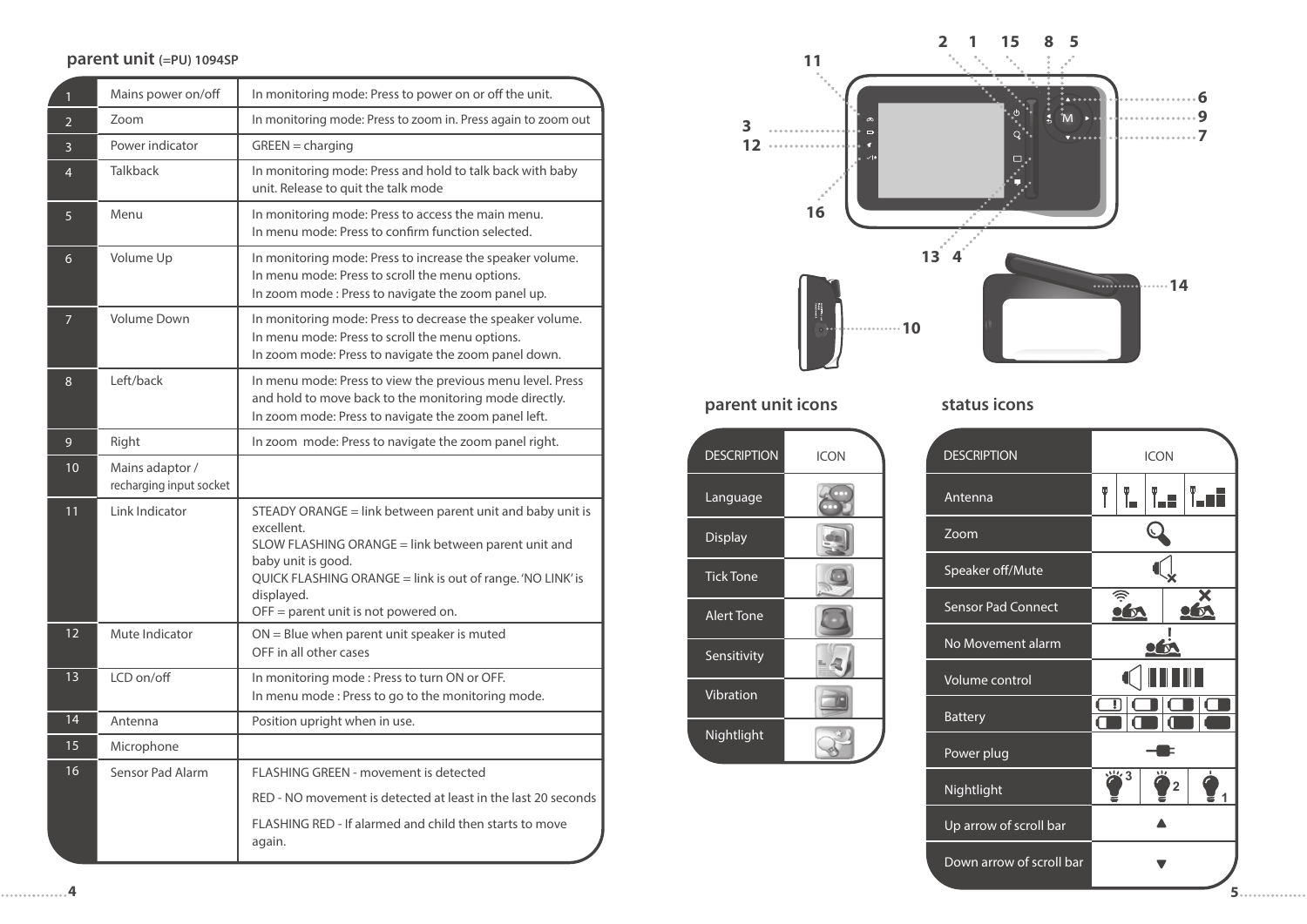### **parent unit LEDs**



| SIGNAL STRENGTH             |              | Signal obtained, but no connection                                             | Ŧ                               |
|-----------------------------|--------------|--------------------------------------------------------------------------------|---------------------------------|
|                             |              | Signal weak                                                                    | Ō.<br>lш                        |
|                             |              | Signal good                                                                    | T.                              |
|                             |              | Signal excellent                                                               | T. oli                          |
|                             | <b>FLASH</b> | Signal out of range                                                            | 訓ま                              |
| <b>BATTERY</b>              | ON           | Empty and needs to be recharged                                                | $\Box$                          |
|                             |              | Low                                                                            | $\Box$                          |
|                             |              | Full                                                                           |                                 |
|                             |              | Charging                                                                       | $\square$                       |
| <b>ZOOM</b>                 |              |                                                                                | $\bf{Q}$                        |
| <b>SENSOR PAD</b>           | ON           | Display when the Sensor Pad is<br>connected securely and turned ON             | $\widehat{\tilde{\mathcal{C}}}$ |
|                             | <b>FLASH</b> | Flashes when Sensor Pad is ON but not<br>securely connected/disconnected       | $\frac{1}{2}$ of $\frac{1}{2}$  |
|                             | ON           | Show as constant when Sensor Pad is<br>connected but switched off at Baby Unit | $\sum_{n=1}^{\infty}$           |
|                             | OFF          | OFF when Sensor Pad function is OFF<br>and not connected                       | PAD OFF                         |
| NO MOVEMENT<br><b>ALARM</b> | ON           | Display when the ALARM is triggered                                            | $\sqrt{N}$                      |
|                             | <b>FLASH</b> | Flashes if alarmed but then the child<br>starts to move again                  | $\frac{1}{2}$                   |
| <b>SPEAKER</b>              | OFF          |                                                                                |                                 |
|                             | ON           | Indicates volume level when user<br>adjusts volume                             | Œ                               |
| <b>TEMPERATURE</b>          |              | Degree                                                                         | $\circ$                         |
|                             |              | Celsius                                                                        | C                               |
|                             |              | Fahrenheit                                                                     | F                               |

| <b>MAINS POWER</b> | ON | On when parent unit is connected with<br>AC power adaptor and without battery<br>pack installed |           |
|--------------------|----|-------------------------------------------------------------------------------------------------|-----------|
| <b>NIGHT LIGHT</b> |    | Low                                                                                             |           |
|                    |    | Medium                                                                                          | 111<br>'2 |
|                    |    | High                                                                                            |           |

#### charging your monitor before first use:

#### **THE PARENT UNIT:**

- $\Box$  The parent unit is supplied with a rechargeable battery pack.
- $\Box$  2 To insert the battery pack, open the battery casing with a screwdriver. Insert the supplied rechargeable battery pack. Take extra care to ensure that the battery pack is inserted correctly and the right way round. Refit the battery casing securely with a screwdriver.
- **3** DO NOT use a non-rechargeable battery pack. ONLY use battery pack supplied.
- **4)** Plug the mains power cable into socket on side of parent unit and connect the other end of the mains power cable to the mains power.
- **5** Power on the parent unit and charge for **10** hours before use.

#### **THE BABY UNIT:**

- $\blacksquare$  The baby unit does not require batteries if powered from the mains.
- $\blacksquare$  2) If mains usage is not available, the baby unit will operate on batteries 4 x alkaline AA (LR6), which are not supplied.
- **3** To insert batteries, open the battery casing with a screwdriver. Insert 4 x alkaline AA (LR6) batteries (rechargeable or non-rechargeable, but not mixed) and close casing securely with screwdriver. Take extra care to ensure that the batteries are inserted correctly and the right way round.
- **4** There is NO charging function on the baby unit.
- $\Box$  The battery light flashes orange to indicate the battery is low.
- $6$  Battery power is disconnected automatically when the mains adaptor is in use. If the adaptor is turned off at the mains and still remains connected to the monitor then the batteries will be automatically activated.

#### **CAUTION:**

**Risk of explosion if battery is replaced by an incorrect type. Dispose of used batteries according to the instructions. Use only rechargeable Li-polymer battery 950mAh with rating: 3.7/950mAh. Rechargeable battery: Manufacturer: BYD COMPANY LIMITED Model no.: SCD530-1 FOR REPLACEMENT PARENT UNIT BATTERIES, VISIT OUR WEBSITE www.tommeetippee.com** 

### **correct use of batteries**

- Non-rechargeable batteries are not to be recharged.
- Rechargeable batteries are to be removed from the baby unit before being charged.
- Rechargeable batteries are only to be charged under adult supervision.
- Different types of batteries or new and used batteries are not to be mixed.
- Only batteries of the same or equivalent type as recommended are to be used.
- Batteries are to be inserted with the correct polarity.
- Exhausted batteries are to be removed from the monitor.

**CAUTION: risk of severe malfunction if battery is replaced by an incorrect type. Dispose of used batteries according to the instructions.**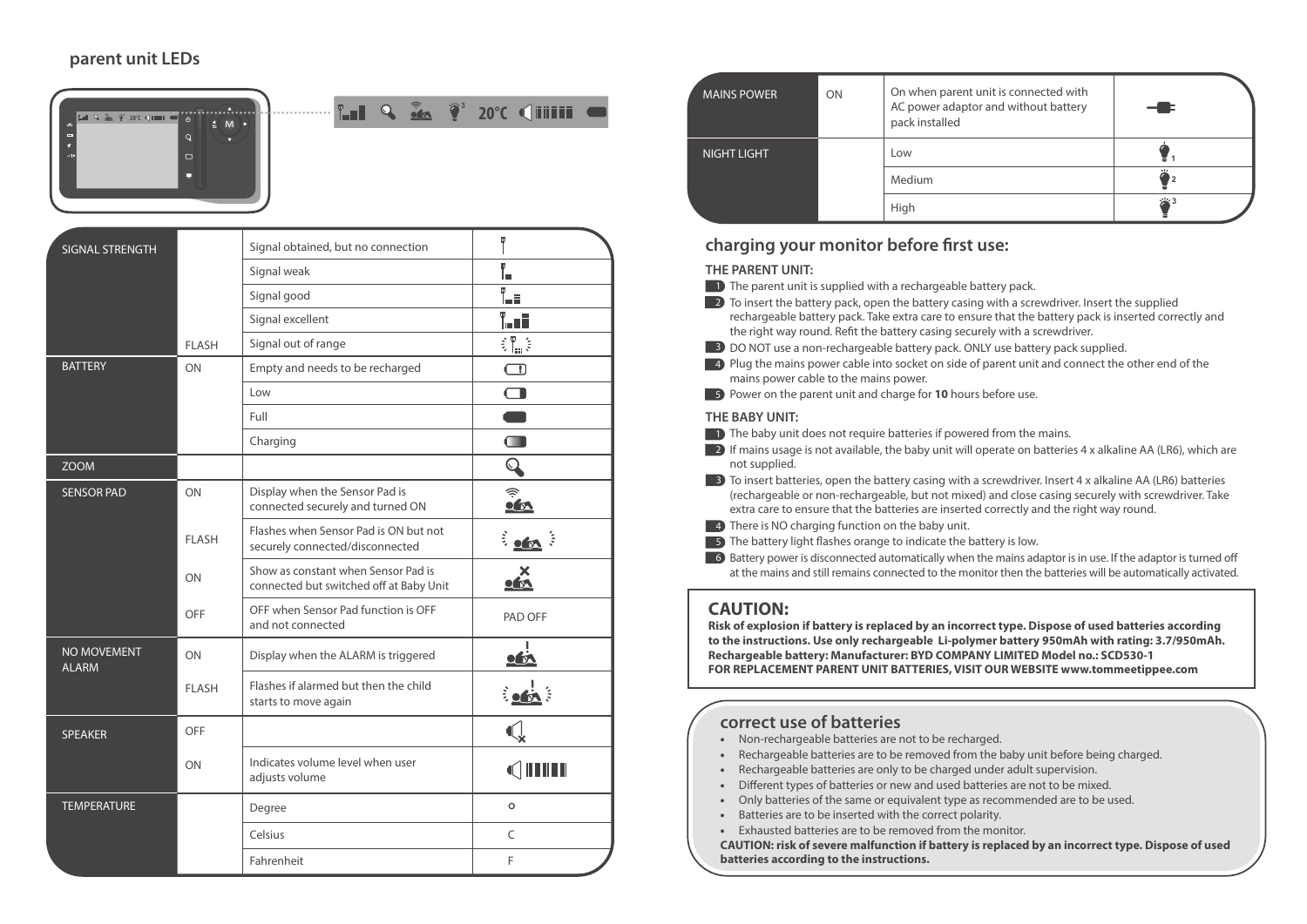### **setting up the parent unit**



- **2** Press POWER on the parent unit until the POWER INDICATOR is on. The parent unit is now powered on and the parent unit will search for and link itself to the baby unit.
- **B** Ensure that the sensor pad on-off switch is turned OFF.
- **4** In monitoring mode, you can press <**LCD ON/OFF**> on the parent unit. Turning off the LCD will not power off the parent unit, you can still monitor the baby with it

#### **NOTE:**

**Any triggering events such as baby cries, temperature of baby's room exceeds the alert range, parent unit loses link with baby unit, etc. will turn on the LCD automatically.**

### **setting up your baby unit**

- Connect the mains adaptor into a nearby wall socket in your baby's nursery and switch on the power at 1 the mains.
- 2) Press POWER on the baby unit until the POWER INDICATOR is on. The baby unit is now powered on and will link with the parent unit.
- **B** Ensure that the sensor pad on-off switch is turned OFF.
- **4** Direct the camera towards the baby's cot. For adjusting the zoom feature, refer to section 'Adjusting the Zoom'.

#### **WARNING about using the baby unit!**

- **•** The baby unit should be 1 to 1.5 metres away from the baby's cot on a flat surface or use the  **tripod mount.**
- **Never place the baby unit in or attach to the baby's cot.**

### **testing the parent unit**

- **•** First ensure that the baby unit has been set up and is working correctly following the previous instructions.
- **•** To test the parent unit you must ensure that it is at least 5 metres away from the baby unit.
- **•** Turn the sensor pad OFF.
- **•** Place a sound source in the nursery at least 1 to 1.5 metres away from the baby unit, close the nursery door and go to another room with the parent unit only.
- **•** Turn on the power and adjust the volume up or down to a comfortable level.
- **•** You will hear sounds from your nursery.
- **•** Walk around your house and garden with the parent unit, ensuring that you can hear the sounds from the baby unit at all times. The monitor will work up to a distance range of 300m approximately. Depending on the surrounding conditions as well as spatial and structural factors. The range indoors is normally less than outdoors.
- **•** If you lose the signal from the baby unit a beep tone will be emitted from the parent unit and the antenna icon will flash. Even if the speaker volume is set OFF, the alert tone will still emit at volume level 1 when no link alert is triggered. Alert tone will only be emitted once initially. The screen will continue to show NO LINK until restored.

# **WARNING about the danger of cords:** *STRANGULATION HAZARD!* - Keep cords out of the reach of children.

 **Do not use with an extension cord.**



 **WARNING! STRANGULATION HAZARD! Children have STRANGLED in cords. When using without protective covering. Keep this cord out of the reach of children (more than 0.9 m (3ft) away).** 

- Check immediately the location of corded monitors to make sure cords are out of arm's reach of your baby and other young children.
- Place cords more than a metre away from any part of the cot. The monitor must not be used in any other sleep environment.
- Check the location of the monitor periodically, as what is within arm's reach to a baby will change as the baby grows.
- Make sure the sensor cords are taut and not dangling to reduce the strangulation hazard.
- Do not place furniture or other obstructions on the adaptor cords and be sure to position them so that nobody can trip over them
- Keep adaptor cords away from hot surfaces such as radiators and central heating pipes.
- Be careful not to position the adaptor where a child might try to stop on it.
- Never use Tommee Tippee monitor adaptors with any other equipment. Nor should you use any other adaptors with your Tommee Tippee monitor.
- Please note that the adaptors become warm in use this is quite normal and not a hazard.
- The adaptors convert your AC power to a safe low DC voltage.
- Use the power adaptor provided.
- The product is only suitable for use for cots and cotbeds that comply with EN716.
- Adaptor:

Manufacturer: TEN PAO INTERNATIONAL LTD.

Model no.: EU: S006MV0600080 UK: S006MB0600080

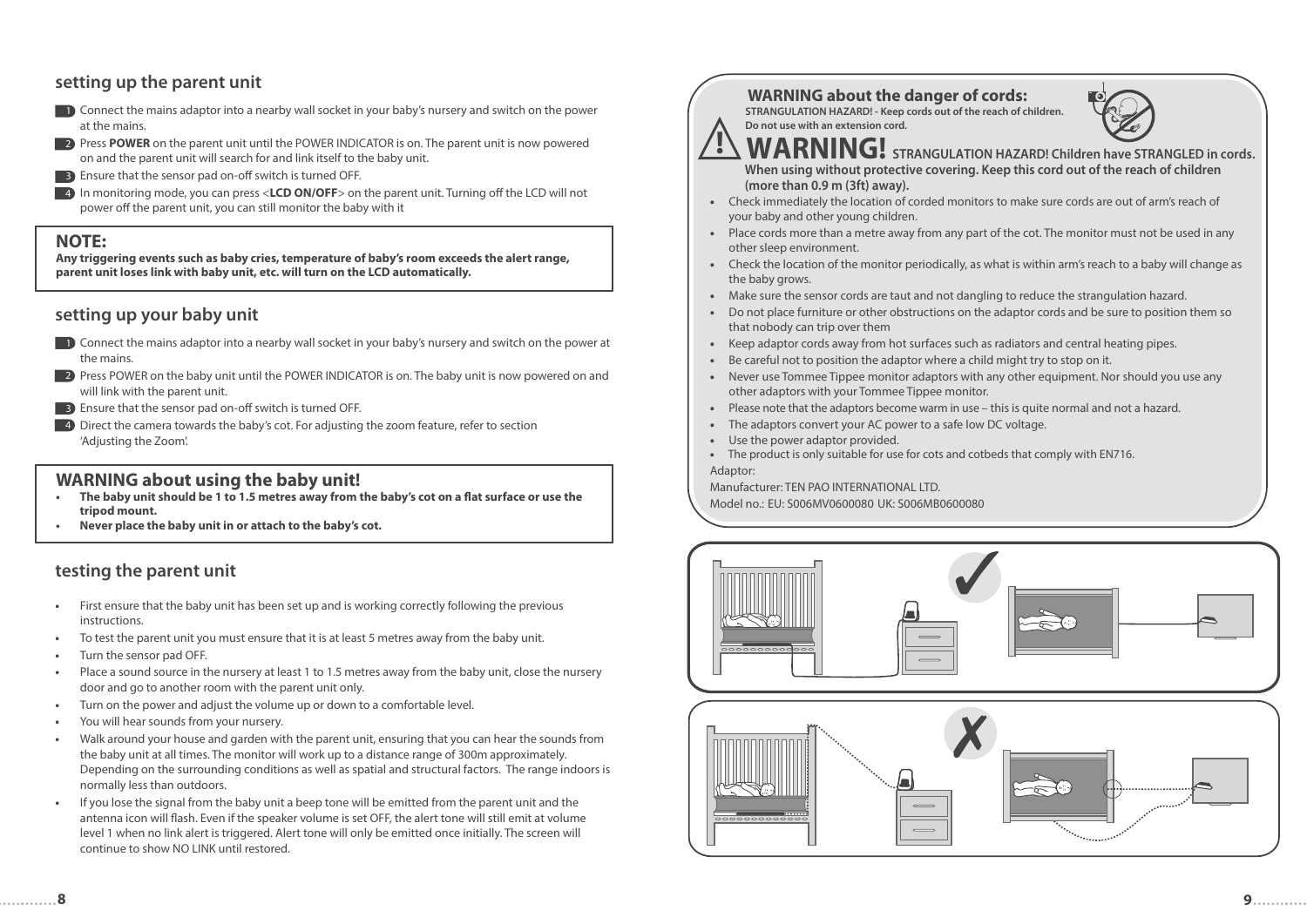### **setting up the movement sensor pad**

The monitor has the ability to monitor your baby's movements via the highly sophisticated movement sensor pad. It is designed for use in a cot with a flat, firm base. It should not be used in a travel cot, swinging crib, moses basket, or with a hollow or foam-free mattress.

- Place the sensor pad between the cot mattress and the cot base, directly under the area where your baby will be sleeping.
- Ensure the sensor pad is positioned the correct way up and that the connecting cord is fed through the base of the cot out of accessibility range of your baby (50cm from the surface of mattress) and other young children.
- If the cot has a solid base it may be necessary to make a small hole through which the connecting cord can pass.
- Ensure the connecting cord plug is pushed fully into the socket underneath the baby unit.
- Do not hang cable over the top or through the bars of the cot.
- Place the cable down and onto the floor.

# **IMPORTANT !**

#### **TEST YOUR SENSOR PAD BEFORE PROCEEDING FURTHER:**

- **1** Turn the Sensor Pad switch to ON. The Sensor Pad LED on the Baby Unit will light up if movement is detected.
- 2 The Sensor Pad LED will light up GREEN and flash to show the connection is good and continuous movement is detected from child.
- **3** Check the sensor pad is working by touching the cot mattress gently anywhere near where your baby will be sleeping.
- **4** If the Parent Unit is linked with the Baby Unit successfully, the Sensor Pad icon will appear on the Parent Unit. The Sensor Pad status LED will light up if movement is detected and there will be an audible tick sound . The volume of the tick can be adjusted.
- **5** If the Sensor Pad switch is ON without the Sensor Pad being connected securely, there will be an error tone from the Baby Unit and the Sensor Pad icon in the Parent Unit will flash. The text 'PLEASE  **CONNECT THE SENSOR PAD'** will also appear on the Parent Unit.
- **6** Test the alarm by continuing to touch the mattress for a few moments and then step away from the cot and stop all movement near the sensor pad.
- **7** After approximately 20 seconds the alarm will sound on both the Parent Unit and Baby Unit and the RED alarm light will come on . The text **'PLEASE CHECK THE BABY'** will also appear on the parent unit until the Sensor Pad is reset.
- **8** If movement is detected again after the alarm has activated the alarm will stop and the red alarm light will flash on the baby unit and the parent unit to let you know that the alarm has activated.
- **9** To reset the alarm, switch the Sensor Pad off and on again.
- 10 If the Sensor Pad is securely installed, but switched off on the Baby Unit the text 'PLEASE TURN ON THE **SENSOR PAD'** will be displayed on the Parent Unit standby screen.

| No alarm after 20 seconds<br>of NO movement ' | Make sure there is no movement or vibration around the<br>sensor pad and test again. If no alarm again after 20 seconds,<br>increase sensitivity setting and test again. |
|-----------------------------------------------|--------------------------------------------------------------------------------------------------------------------------------------------------------------------------|
| False alarm when there IS                     | Check the connections are secure and test again. If alarm                                                                                                                |
| movement                                      | triggers again, decrease sensitivity setting and test again.                                                                                                             |

### **if the movement sensor alarm sounds:**

- **•** The tommee tippee closer to nature movement sensor pad is **NOT a medical device** and is **NOT designed to prevent cases of Sudden Infant Death Syndrome (SIDS).** This tommee tippee closer to nature monitor is intended to help you monitor your child and is NOT to be used as a substitute for adult supervision.
- The alarm going off may not be a sign of a problem with your baby. It may be a sign that the baby has moved away from the sensor pad area, or that batteries are running low if not mains power operated.

### **adjusting the tick tone:**

The audible ticking sound gives reassurance that your sensor pad is correctly connected and the monitor is sensing movement. If you wish to switch off the ticking sound:

- **1** Press <**MENU**> to access main menu
- 2 Press ▲ UP or ▼DOWN to select tick tone.
- **3** Press <**MENU**> to enter the sub-menu.
- Press ▲ **UP** or ▼ **DOWN**> to select from **ON** to **OFF**. 4

**5** Press <**MENU**> to confirm.

### **adjusting the sensitivity of the sensor pad:**

This monitor is compatible with standard cot mattresses. With thicker mattresses (ie spring interior) you may need to adjust the sensitivity switch on the baby unit from it's preset medium level to the high level. With some very thin mattresses you may need to change a low sensitivity level.

## **WARNINGS ABOUT USING THE SENSOR PAD!**

- A moving or swinging cord may be interpreted by the sensor pad as a baby's movement. To avoid this, ensure that the cord is not positioned where it may be subject to movement.
- You should ensure there is no vibration in or near the nursery, so that the sensor pad is monitoring only your baby's movements.
- The sensor pad does not carry any electricity and will not affect your baby even if the mattress is subject to bedwetting or vomiting.
- Never immerse the sensor pad in liquid. To clean, wipe with a dry, lint free cloth.
- Never place the connecting cord in contact with any moving objects, or near any heated surface.
- Always ensure wires and cables are out of reach from your baby and younger children. Never place connecting cords amongst your baby's bedding, the child could be strangled.
- Ensure the sensor pad is used the correct way up.
- Do not immerse sensor mat in liquid and avoid contact with moisture.  **HELPFUL ADVICE ABOUT USING THE SENSOR PAD:**
- If you remove your baby from the cot (e.g. for a feed) remember to turn off the sensor pad. to prevent the alarm from sounding. Remember to switch the alarm back on when you put the baby back into the cot.

### **adjusting speaker volume of parent unit and baby unit**

There are 5 volume levels on baby unit from level 1 to level 5, and 6 volume levels on parent unit, including level 1 to level 5 and Volume Off. The volume level of parent unit will be shown on the status bar when you adjust the volume.

#### **ADJUSTING VOLUME OF PARENT UNIT**



Press **△ UP** to increase or ▼ **DOWN** to decrease the volume of the parent unit. Mute icon will be displayed if the volume is turned off on the parent unit.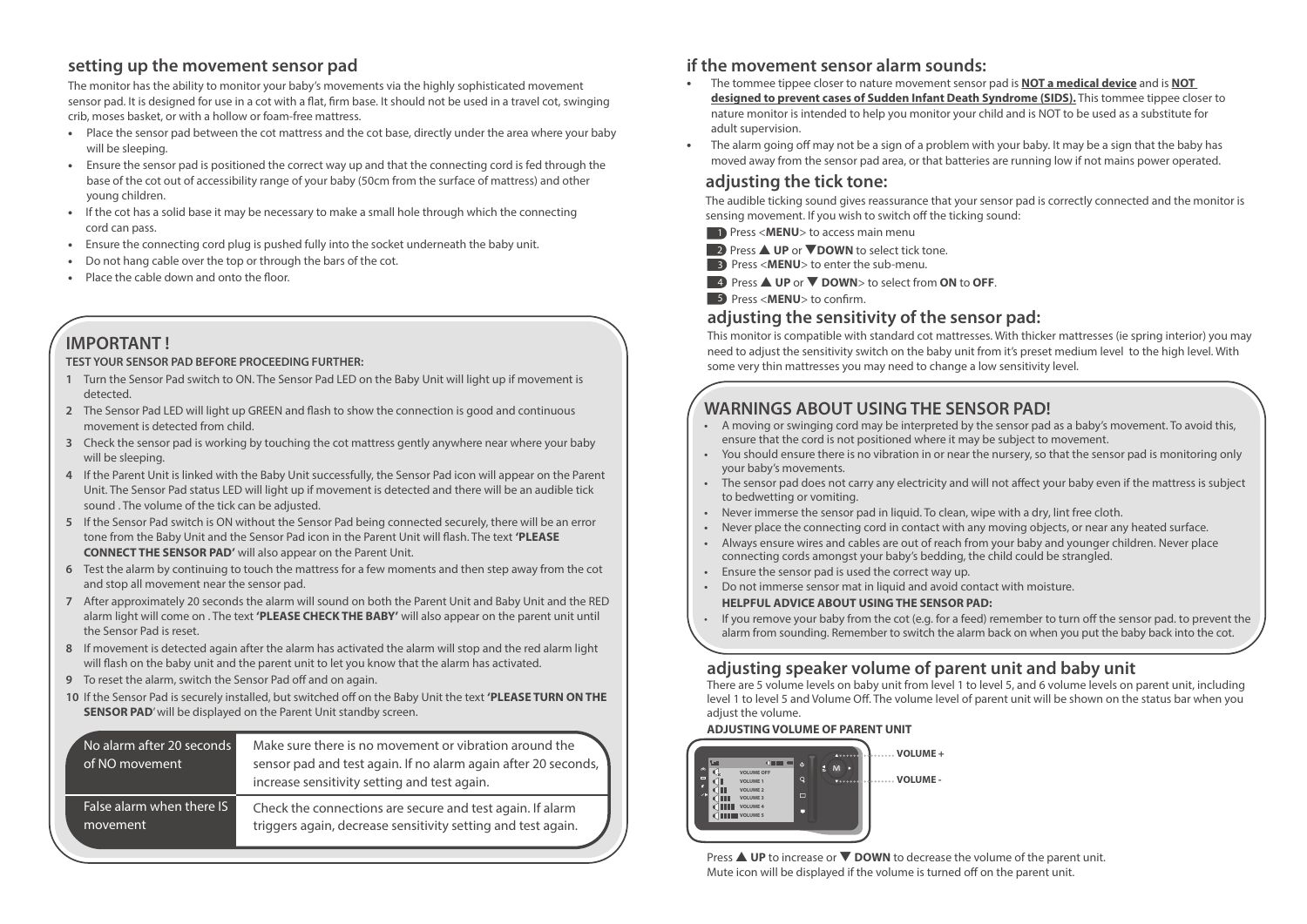### **adjusting volume of baby unit**

Press ▲ **UP** to increase or ▼ **DOWN** to decrease the volume of the baby unit. An audible alert will emit when you reach the highest or lowest volume level. Changing the volume setting on the baby unit affects the volume when you use the Talk Back feature.

#### **adjusting the zoom**

The zoom mode allows you to view your baby.

- The ZOOM icon  $\mathbb Q$  will be displayed in the status bar of the parent unit.
- 1 In monitoring mode, press <**ZOOM**> to enter zoom mode.
- **2** Press **△ UP/ ▼ DOWN / LEFT / ▶ RIGHT** to navigate the zoom area.
- **3** Press <**ZOOM**> again to zoom out and return to the normal monitoring mode.

### **using the nightlight**

- **1** Press the **nightlight key**  $\forall$  on the baby unit.
- **2** To adjust the brightness or turn it off, press the key again with the sequence **L>M>H>Off**
- **3** To turn on from the Parent Unit, select the nightlight main menu and select the brightness level.
- **4** The nightlight function is limited to level 1 if the Baby Unit is running on batteries.
- **5)** The nightlight on the Baby Unit operates even if the Parent Unit is out of battery or turned off.
- 6 The nightlight settings and icons are synchronized when the Baby Unit and Parent Unit are connected.

### **helpful advice about using the nightlight**

- You may find it useful to use a lower brightness if you wish your baby not to sleep in complete darkness and then adjust to a higher brightness for when baby needs attention during the night and you do not wish to turn on the main bedroom lights.
- If operating in battery mode the brightness will function on Low (L) only and will fade out after 5 minutes.

### **using talkback**

Talkback allows you to communicate from the parent unit to the baby unit to comfort and reassure your baby.

- **1** In monitoring mode, press and hold <**TALK**> **D** on the parent unit to speak to baby.
- **2** The audio from the baby unit will be muted and the parent will not be able to hear the baby until the button has been released. The mute icon will be displayed on parent unit status bar.

#### **ADJUSTING THE TALKBACK VOLUME**

The baby unit has **5 volume levels** from **Level 1** to **Level 5**

During **TalkBack**, press ▲ **UP** or ▼ **DOWN** on the baby unit to increase or decrease the volume respectively. **NOTE:** 

### **parent unit settings of menu options**

| LEVEL 1        | LEVEL <sub>2</sub> | LEVEL <sub>3</sub>      |
|----------------|--------------------|-------------------------|
| Language       | English            |                         |
| <b>Display</b> | <b>Brightness</b>  | Scroll 1 to 5 to adjust |
| Tick tone      | On / Off           |                         |

### **parent unit menu options - continued**

| <b>LEVEL 1</b>     | LEVEL 2                                                                          | LEVEL 3                                                                                                                     |
|--------------------|----------------------------------------------------------------------------------|-----------------------------------------------------------------------------------------------------------------------------|
| Sensitivity        | l evel 1<br>Level <sub>2</sub><br>Level 3<br>Level 4<br>Level 5 (most sensitive) | Levels 1 to 2, the microphone will<br>be voice activated by the noise<br>baby makes<br>Level 5, the microphone is always on |
| Vibration          | On / Off                                                                         |                                                                                                                             |
| Nightlight         | Off / Low / Medium / High                                                        |                                                                                                                             |
| <b>Temperature</b> | Format<br>Minimum<br>Maximum<br>Alert                                            | <b>Fahrenheit or Celsius</b><br>52°F - 69°F or 11°C - 20°C<br>70°F - 86°F or 21°C - 30°C                                    |

### **setting the language**

- **D** Press <**MENU**> to access main menu.
- 2 Press ▲ UP or ▼ DOWN to select LANGUAGE.
- **B** Press <**MENU**> to enter the sub-menu.
- 4 Press ▲ UP or ▼ DOWN to select the desired language.
- **5** Press <**MENU**> to confirm.

### **setting the display**

**1** Press <**MENU**> to access main menu.

■ 2 Press ▲ UP or ▼ DOWN to select DISPLAY.

- **B** Press <**MENU**> to enter the sub-menu to set the brightness level.
- 4 Press ▲ UP or ▼ DOWN to select from Level 1 to Level 5. You can preview the brightness when scrolling the menu list.
- **5** Press <**MENU**> to confirm.

**The LCD backlight is always on when in AC power mode from the mains. If operating in battery mode, the LCD backlight will fade out after 20 seconds after last key press.**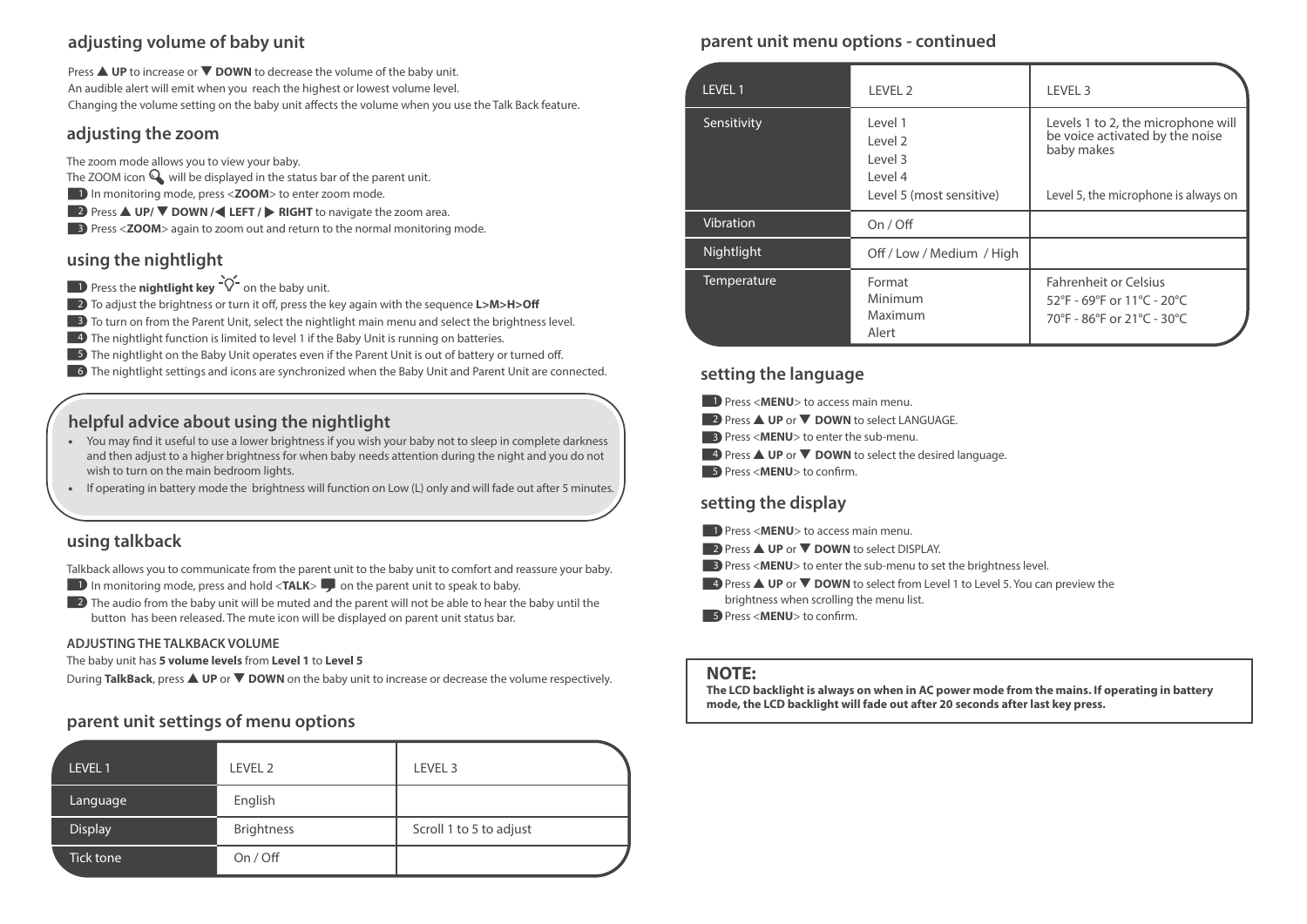### **adjusting the sound sensitivity**

You can change the level of sensitivity on your baby monitor to suit your baby. For example, if your baby is a particularly quiet sleeper, you can increase the sensitivity levels so that you are sure to hear if baby disturbs or becomes uncomfortable.

There are 5 different levels. The microphone will be voice activated by the noise baby makes. Level 5 is the most sensitive. The sound sensitivity settings of the baby unit can be changed only when parent unit is linked with the baby unit:

- **1** Press <**MENU**> to access main menu
- 2 Press ▲ UP or ▼ DOWN to select SENSITIVITY.
- **3** Press <**MENU**> to enter the sub-menu.
- **4** Press **△ UP** or ▼ DOWN to select from Level 1 to Level 5.
- **5** Press <**MENU**> to confirm.

#### **NOTE:**

- If LCD is off, and baby voice reaches the sensitivity level 3,4 or 5, the LCD will be turned on  **automatically.**
- **When the microphone sensitivity of the baby unit is set to a high level, it picks up more sounds and therefore transmits more often. As a result, the units will consume more power.**

#### **setting the temperature format**

The Baby Unit constantly monitors the temperature in your baby's room and alerts you if it gets too hot or too cold. The temperature is displayed

- **1** Press <**MENU**> to access main menu
- 2 Press ▲ UP or ▼ DOWN to select TEMPERATURE.
- **3** Press <**MENU**> to select Format.
- 4 Press <**MENU**> to enter the sub-menu.
- **5** Press **△ UP** or ▼ **DOWN** to select Celsius or Fahrenheit.
- **6** Press <**MENU**> to confirm.
- 7 The real-time temperature format displayed on the status bar of parent unit will be changed accordingly.

#### **NOTE:**

**The temperature displayed is for reference only. There may be a slight tolerance of the degree accuracy comparing with the actual temperature. It is important to physically check the actual temperature in your baby's room regularly.** 

#### **setting the vibration**

- 1 Press <MENU> to access main menu
- **2** Press **▲ UP** or ▼ DOWN to select VIBRATION.
- 3 Press <**MENU**> to enter the sub-menu.
- **4** Press **△ UP** or ▼ **DOWN** to turn the vibration ON or OFF.
- 5 Press <**MENU**> to confirm.
- **6** If ON, the Parent Unit will vibrate once to confirm it is activated.

#### **NOTE:**

- **In vibration mode, the parent unit will vibrate when the noise level from the baby reaches**  sensitivity level 3, 4 or 5 while the loudspeaker volume of the parent unit is switched off.
- If the Parent Unit speaker volume is turned off whilst in monitoring mode and vibration mode,  **the Parent Unit will vibrate once.**
- **When the noise level from the baby reaches sensitivity level 3, 4 or 5, the vibrating alert is triggered and will vibrate every 5 seconds.**

### **paging to locate the parent unit**

**1** If both **△ UP** (9a) and ▼ **DOWN** (9b) keys are pressed for 3 seconds on the baby unit at the same time, the paging tone is emitted.

- 2 PAGING will be displayed on the LCD of the parent unit.
- 3 If volume is OFF before paging starts, reset it to default volume level (4).
- **4** During paging, any key pressed on the parent unit will stop the paging tone.
- **5** If the link is lost between the parent unit and the baby unit, the paging tone will not be emitted when
- both ▲ **UP** (9a) and ▼ **DOWN** (9b) keys are pressed together. There will be no change on baby unit.
- 6 If paging is not stopped, it will expire in 2 minutes.
- **7** Paging function does not work if parent unit is turned off.

### **resetting to default settings**

### **parent unit default**

- 1 Ensure the parent unit is powered **OFF**.
- 2 Press and hold ▲ UP.
- **B** Press **b** POWER.
- **4** The parent unit LCD will display 'please press **M** to restore default settings'.
- 5 Press **M** to confirm.

### **baby unit default**

- 1 Ensure the parent unit is powered **OFF**.
- 2 **Press and hold ▲ UP**.
- **3** Press **少 POWER ON**, whilst still holding **▲ UP**.
- **4** After 3 seconds, the sensor pad alarm LED will flash.
- **5** Release **▲ UP** key and press ▼ DOWN key. The sensor pad LED will resume on.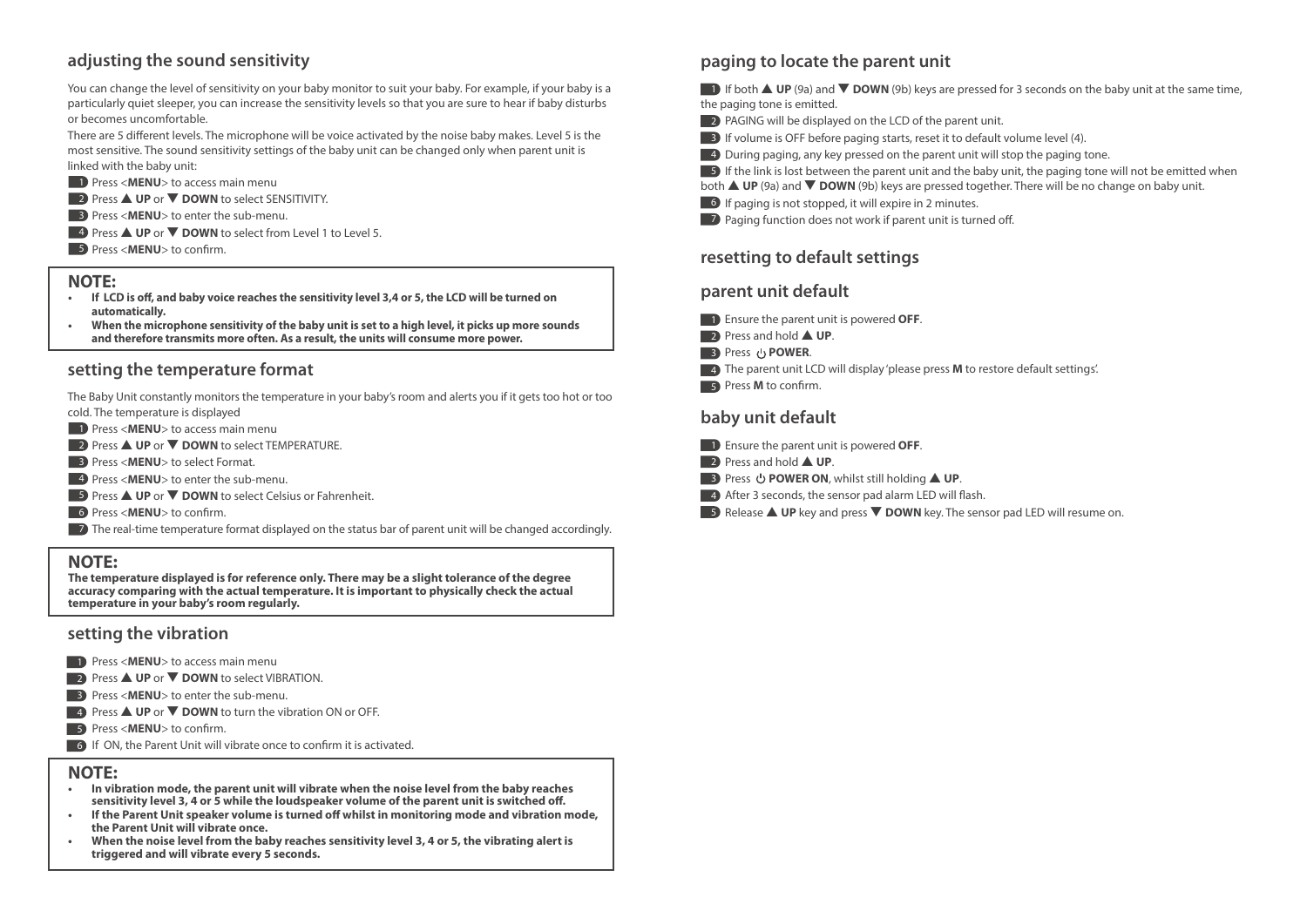### **TROUBLESHOOTING**

#### **The link light on the parent unit does not come on**

- Check whether the parent unit is powered on.
- Check whether the supplied rechargeable battery pack is correctly installed and not drained.

#### **The link light on the parent unit flashes**

- The parent unit and the baby unit may be out of range with each other. Reduce the distance between the units, but not closer than 1.5 metres.
- The baby unit may be switched off. Press <POWER> key to switch on the baby unit.

#### **The low battery indicator on the baby unit flashes**

• Replace with 4 x alkaline AA (LR6) batteries or connect the baby unit to the mains power.

#### The low battery icon on the parent unit LCD screen flashes

• The rechargeable battery pack in the parent unit is running low. Connect the parent unit to the mains power with the supplied power adaptor for recharging.

#### **The parent unit beeps**

- This means the connection has been lost with the baby unit. Reduce the distance between the parent unit and the baby unit, but not closer than 1.5 metres.
- $\cdot$  The baby unit may be switched off. Switch on the baby unit.
- The rechargeable battery pack in the parent unit is running low. Connect the parent unit to the mains power with the supplied power adaptor for recharging.
- The temperature alert may have triggered. Check the temperature of the baby's room.

#### **Cannot view the video image of baby from the parent unit.**

- The LCD may be turned off. Switch on the LCD.
- The parent unit and the baby unit may be out of range with each other. Reduce the distance between the units, but not closer than 1.5 metres.
- The rechargeable battery pack in the parent unit is drained. Connect the parent unit to the mains power with the supplied power adaptor for recharging.

#### **Cannot hear sound or baby cry from the parent unit.**

- The volume level in the parent unit may be set too low. Increase the volume level of the parent unit.
- The microphone sensitivity level of the baby unit may be set too low. Increase the sensitivity level of the baby unit.
- The parent unit and the baby unit may be out of range with each other. Reduce the distance between the units, but not closer than 1.5 metres.

#### **The parent unit is too sensitive to room sounds.**

• The microphone sensitivity level of the baby unit may be set too high. Decrease the microphone sensitivity level of the baby unit from the parent unit.

#### **The baby monitor system produces a high-pitched noise.**

- The parent unit and the baby unit are too close to each other. Make sure the parent unit and baby unit are at least 1.5 meters away from each other.
- The speaker volume of the parent unit maybe set too high. Decrease the volume of the parent unit.

#### **How long does the nightlight last?**

• If the baby unit is run on batteries the nightlight will fade out after 5 minutes. If is run from the mains electricity it will remain on until switched off.

#### **Alkaline batteries in the baby unit are running low quickly.**

- The microphone sensitivity level of the baby unit may be set too high. Decrease the microphone sensitivity level of the baby unit from the parent unit.
- The volume level of the baby unit may be set too high which consumes power. Decrease the volume level of the baby unit.

#### **The rechargeable battery pack in the parent unit is running low quickly.**

- The volume level of the parent unit may be set too high. Decrease the volume level of the parent unit.
- For a replacement battery, visit our website www.tommeetippee.com

#### **Talkback feature is not working.**

• Make sure the baby unit is powered on and the link between parent and baby unit is normal.

# **GENERAL SAFETY INFORMATION:**<br>• Warning! Adult use only - Keep out of reach of

- **Warning! Adult use only Keep out of reach of children at all times. Do not allow a child to play with it – It is not a Toy**
- **Make sure you store your monitor in a safe place when not in use, away from heat and water.**
- Take care not to drop either unit as this may affect the functioning of you monitor.

#### **IMPORTANT:**

The Tommee Tippee monitor has been designed to give you added reassurance for those times when you cannot be in the same room as your baby, it is NOT a substitute for proper adult supervision. It is important that an adult stays within range of the monitor at all times during use. Please remember that your Tommee Tippee monitor is not a medical device, nor a device to prevent cases of Sudden Infant Death Syndrome or 'cot death', and you should not rely on it for your baby's well-being. You should personally check your baby as frequently as necessary.